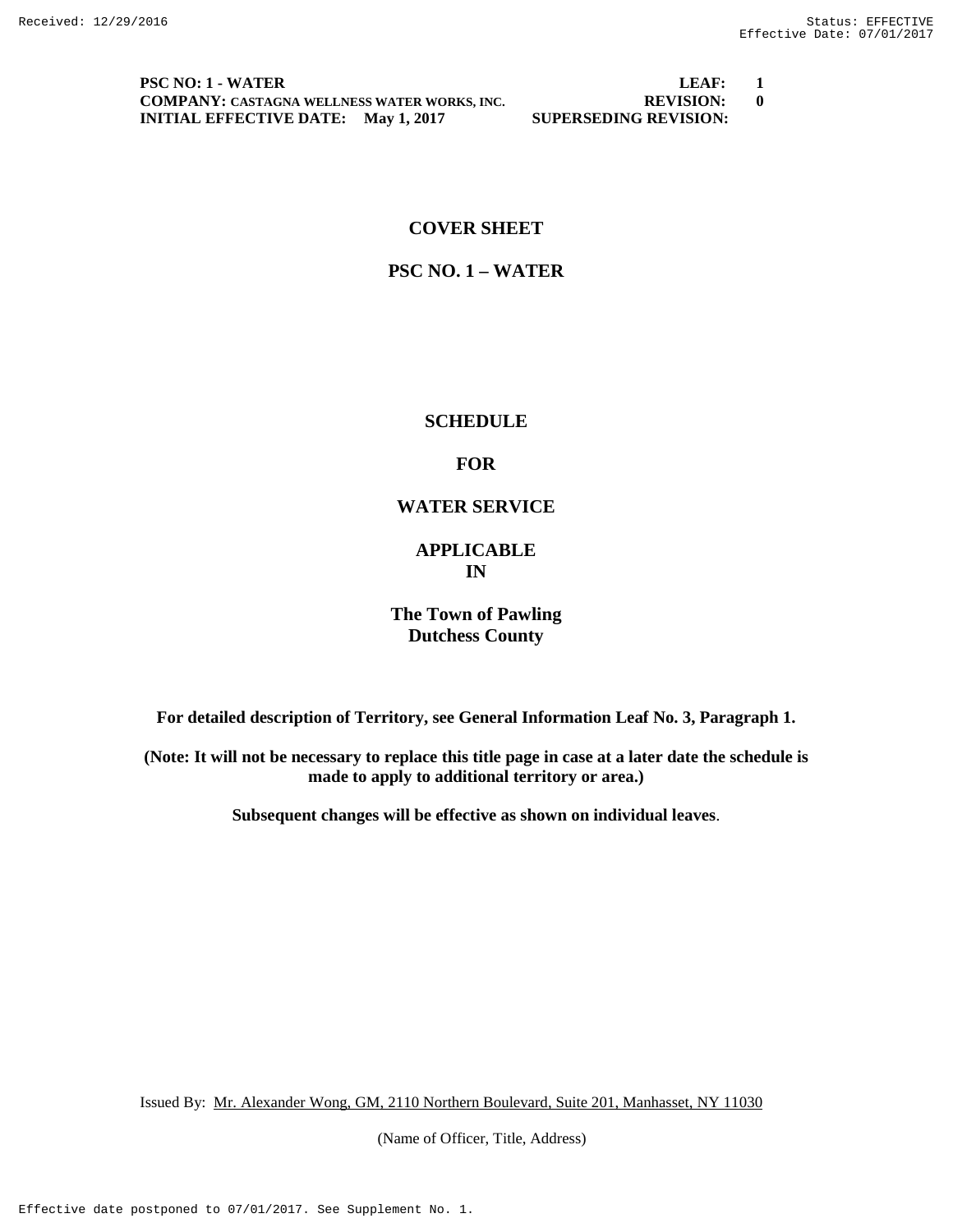### **PSC NO: 1 - WATER LEAF: 2 COMPANY:** CASTAGNA WELLNESS WATER WORKS, INC. **REVISION:** 0<br>**INITIAL EFFECTIVE DATE:** May 1, 2017 **SUPERSEDING REVISION: INITIAL EFFECTIVE DATE:** May 1, 2017

### **TABLE OF CONTENTS**

|     | <b>GENERAL INFORMATION</b>                                 | <b>LEAF NO.</b> |
|-----|------------------------------------------------------------|-----------------|
| 1.  | Territory                                                  | 3               |
| 2.  | <b>Application for Water Service</b>                       | 3               |
| 3.  | Deposits - Security                                        | 3               |
| 4.  | Deposits - Interest                                        | $\overline{4}$  |
| 5.  | Deposits - Return                                          | $\overline{4}$  |
| 6.  | Deposits - Other                                           | $\overline{4}$  |
| 7.  | <b>General Rules</b>                                       | $5 - 6$         |
| 8.  | Metered Service                                            | $6 - 7$         |
| 9.  | <b>Unmetered Service</b>                                   | 7               |
| 10. | <b>Extension of Mains</b>                                  | $\tau$          |
| 11. | Discontinuance of Service - Non-payment                    | $7-8$           |
| 12. | Discontinuance of Service - Other                          | $8-9$           |
| 13. | Discontinuance of Residential Service - Special Procedures | 9               |
| 14. | Deferred Payment Agreements                                | 9               |
| 15. | <b>Complaint Handling Procedures</b>                       | 10              |
| 16. | <b>Restoration of Service</b>                              | $10 - 11$       |
| 17. | <b>Interest on Customer Overpayments</b>                   | 11              |
| 18. | Regulation                                                 | 11              |
|     | <b>RATES</b>                                               | 12              |

Service Classification No. 1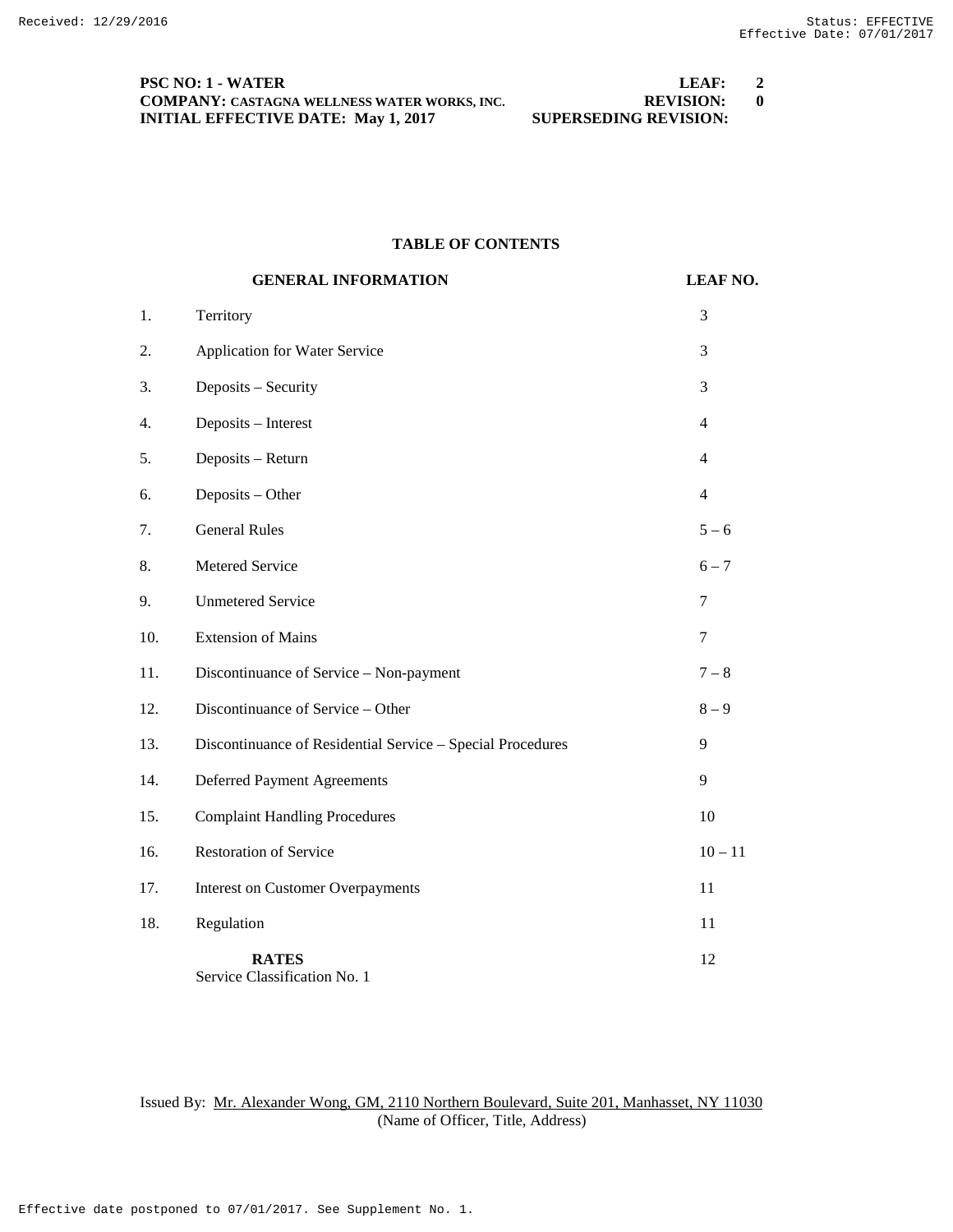### **PSC NO: 1 - WATER LEAF: 3 COMPANY: CASTAGNA WELLNESS WATER WORKS, INC. REVISION: 0 INITIAL EFFECTIVE DATE: May 1, 2017 SUPERSEDING REVISION:**

### **GENERAL INFORMATION**

1. Territory (County, Town Development, Streets, etc.)

Castagna Commerce Park Town of Pawling Dutchess County

- 2. Application for Water Service
	- A. Written application for service may be required.
	- B. A separate application may be required for each premises.
	- C. Premises may be subject to inspection by the company.
	- D. Applications need not be accepted from customers with charges due on any water accounts with the company. The company must accept an application if the customer enters into a deferred payment agreement.
	- E. Service pipe installations are subject to company approval.
- 3. Deposits Security
	- A. As a condition of receiving service, the company may require a deposit from customers that are delinquent (having a bill remaining unpaid 23 days from the date mailed), seasonal, short term or temporary or who have had service terminated for non-payment during the preceding 6 months. In addition, a deposit may also be required from a non-residential customer whose credit has not been established with the company. A delinquent customer shall be provided with a written notice 20 days before the deposit is assessed which states that failure to make timely payments will permit the company to require a deposit from such customer.
	- B. Deposits from applicants and customers may not exceed two times the estimated average monthly bill for a calendar year, except in the case of customers whose usage varies widely where deposits may not exceed twice the average monthly bill for the peak season.
	- C. The company shall perform an annual review of the billing history of every customer who has a deposit with the company to assure that a deposit is still required under (3A) above and that the amount of the deposit conforms with (3B) above. The company reserves the right to review the deposit at any time. If a review shows that the deposit held falls short of the amount the company may require by 25 percent or more, the company may require the payment of an additional amount. If a review shows that the deposit held exceeds the amount required by 25 percent or more, the company shall refund the excess to the customer. The customer may request a downward revision of the deposit.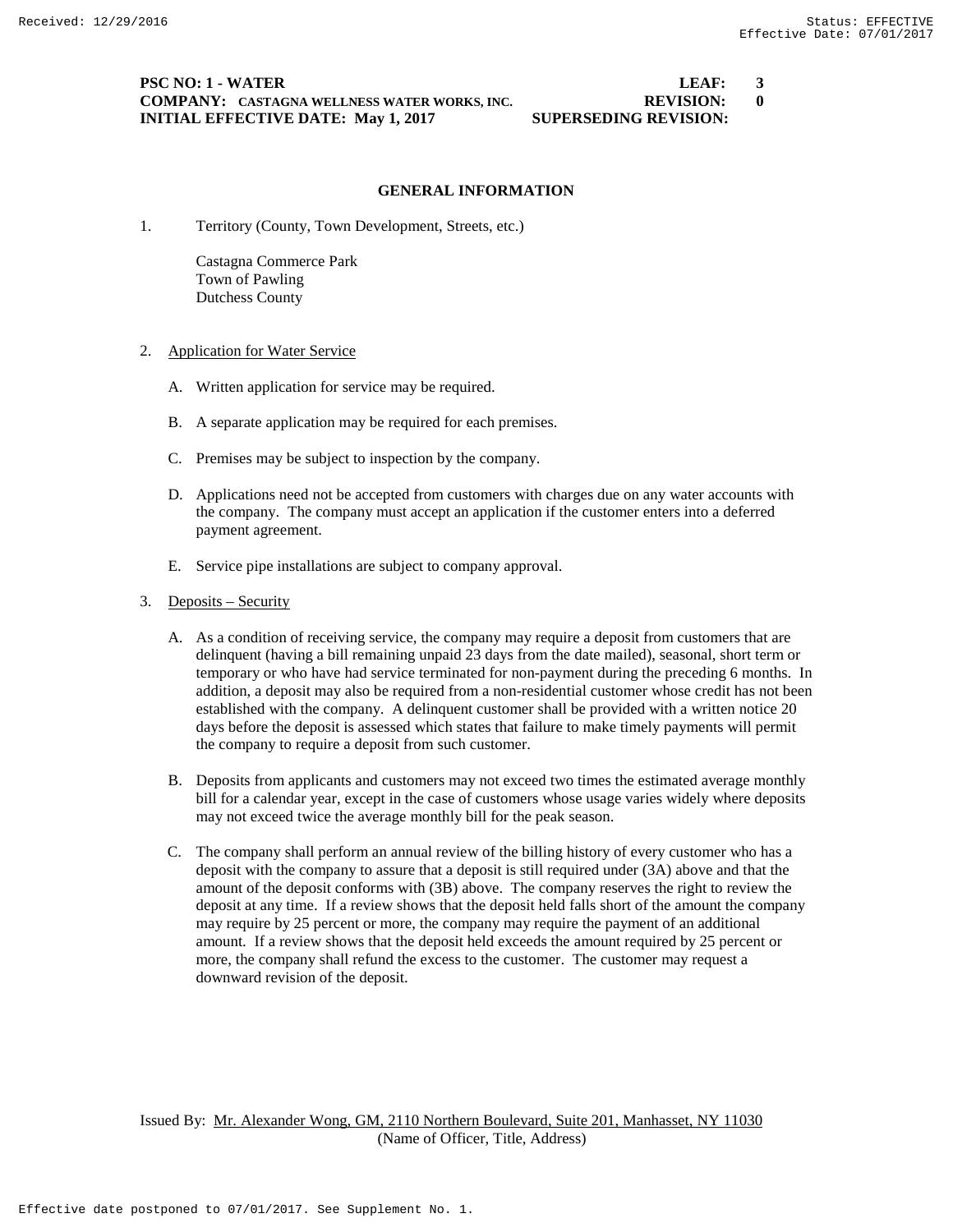#### **PSC NO: 1 - WATER LEAF: 4 COMPANY: CASTAGNA WELLNESS WATER WORKS, INC. REVISION: 0 INITIAL EFFECTIVE DATE: May 1, 2017 SUPERSEDING REVISION:**

#### **GENERAL INFORMATION**

#### 4. Deposits – Interest

Every deposit shall earn simple interest at the rate per annum prescribed by the Public Service Commission. The interest must be paid to customers when the deposit is returned. If the deposit has been held for 12 consecutive months or more, the interest must be credited to the customer no later than the first bill rendered after the next succeeding first day of October and at the end of each succeeding 12 month period.

#### 5. Deposits – Return

- A. The company shall return to a customer a deposit or portion of a deposit and all interest thereon no more than 30 days after:
	- (1) the day the account is closed and all bills are paid; or
	- (2) the date of the first bill for service rendered after a 12 month period during which time the customer was not delinquent, provided there is no other basis for the company to request a deposit; or
	- (3) a review of the deposit shows that a reduction of the deposit is warranted.
- B. A deposit or portion of a deposit plus interest thereon that is subject to return may be credited to the customer's account in the amount of any outstanding charges. If any balance remains, a refund check shall be issued.
- 6. Deposits Other
	- A. In the event that the applicant desires service for a trailer or other non-permanent structure, he shall deposit with the company all costs of the connection of such service. Said deposit shall bear simple interest as required above and shall be refunded at the end of 10 years or sooner in the event that a permanent structure for such service connection is completed.
	- B. The company may also require deposits from customers to guarantee future payments as set forth in lawn sprinkler, main extension, or other forms of contracts which are in a form approved by the Public Service Commission. The interest rates for these deposits will be the same as the interest rates for security deposits and such interest will be credited to the customer as prescribed by Commission rules.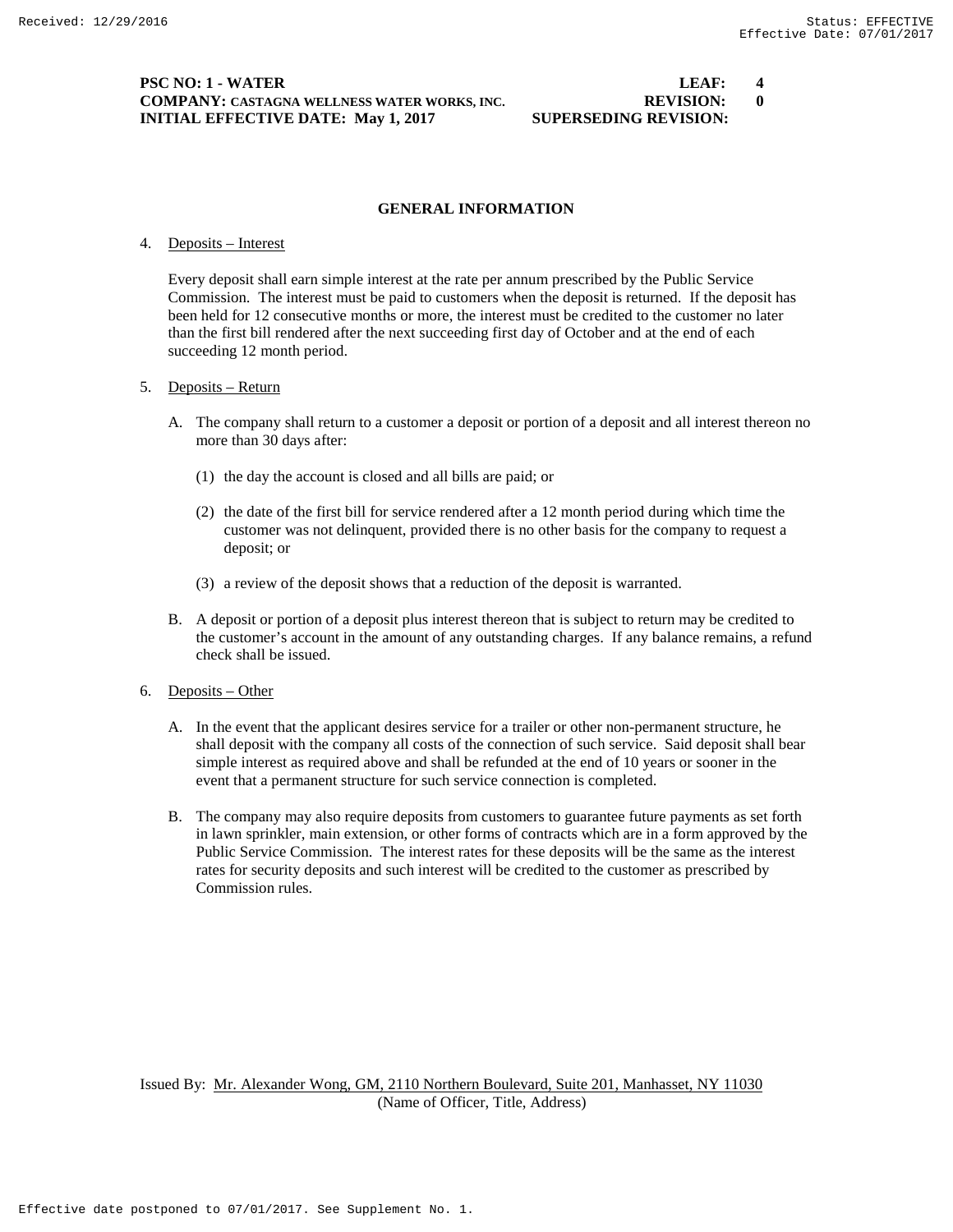#### **PSC NO: 1 - WATER LEAF: 5 COMPANY: CASTAGNA WELLNESS WATER WORKS, INC. REVISION: 0 INITIAL EFFECTIVE DATE: May 1, 2017 SUPERSEDING REVISION:**

#### **GENERAL INFORMATION**

#### 7. General Rules

- A. Customers must provide 10 days' written notice prior to the date on which termination of service is requested or prior to a change of occupancy, until which date the customer will be responsible for payment of service.
- B. Fire hydrants shall not be used without the written permission of the company or unless in conformance with filed fire protection tariff provisions.
- C. The company will not be liable for damage resulting from the presence of its facilities, supply, or use of water service, except damage resulting from gross negligence of the company.
- D. The company may shut off water in its mains to make repairs and extensions. Where possible, proper advance notice will be made to customers affected.
- E. The use of water for sprinkling, swimming pools, or other less essential uses may be restricted or prohibited where such use may unreasonably reduce the adequacy of service for other domestic purposes.
- F. There must be a separate service for each premises.
- G. Installation of service pipes and mains will not normally be made when the ground is frozen.
- H. The customer is responsible for service pipes and plumbing within the property line. Any plumbing work done on the customer's service pipe is subject to approval by the company. No underground work shall be covered up until it has been inspected and approved by the company.
- I. All leaks on customer premises or the customer portion of the service pipe must be repaired as soon as possible.
- J. All mains, services (up to the property line) and other water system facilities will be maintained and replaced by the company.
- K. The company will supply water in the distribution system at pressures between 20 and 100 pounds per square inch (psi) and will strive, where practicable, to maintain a normal working pressure of 60 psi with a minimum of 35 psi. If the company makes changes to its system which cause the pressure to increase to over 100 psi to existing customers, the company will be responsible for the first installation of the necessary equipment in the customer's premises. From that point on the equipment will be considered part of the customer's internal plumbing and the customer will be responsible for its maintenance or replacement. If a water pressure reducing valve, in the customer's or applicant's opinion, is necessary or desired to safeguard the plumbing, it is the customer's or applicant's responsibility to purchase, install and maintain this equipment. Where a pressure reducing valve is used it is also advisable to install a suitable pressure relief valve. All installations will comply with the local building codes and standards and are considered a part of the customer's internal plumbing.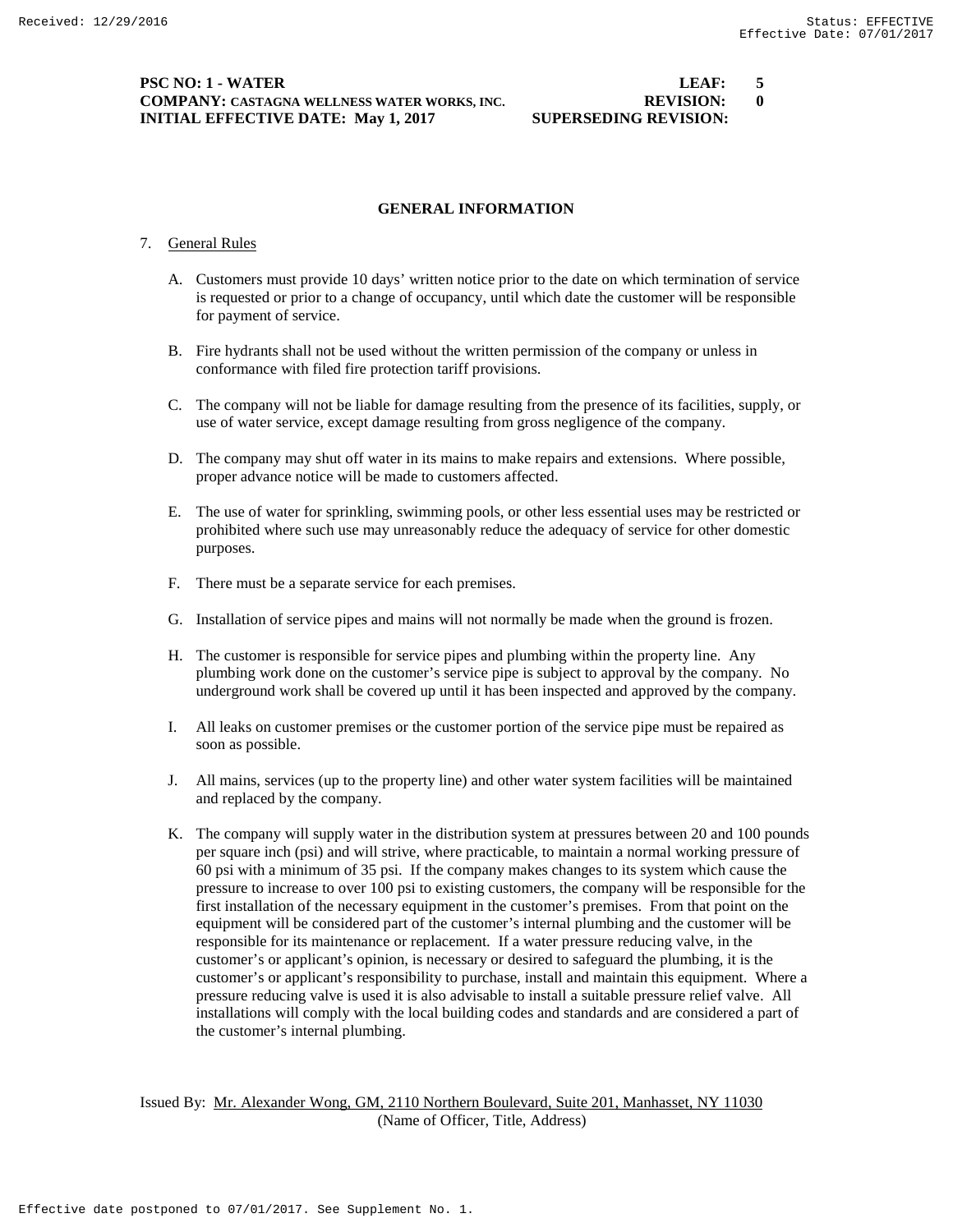### **PSC NO: 1 - WATER LEAF: 6 COMPANY: CASTAGNA WELLNESS WATER WORKS, INC. REVISION: 0 INITIAL EFFECTIVE DATE: May 1, 2017 SUPERSEDING REVISION:**

# **GENERAL INFORMATION**

- L. Where an applicant is seeking service at an elevation or gradient which could not otherwise be adequately serviced by existing plant, the company will require that the applicant bear the additional cost of providing such extraordinary service, or in the alternative, require the applicant to purchase, install and maintain the necessary special equipment, such as a hydro-pneumatic system, needed to serve the premises. The installation of a hydro-pneumatic system as part of the customer's internal plumbing may be subject to approval of the Health Department and should comply with local building codes and standards.
- M. Cross connections to water sources other than the company's or with other facilities are strictly prohibited. Customers must, at their expense, install and maintain such backflow prevention devices as may be required by the company in accordance with good water works practice or applicable laws or regulations.
- N. Customers must permit company representatives to enter their premises on reasonable request for purposes relating to the operation and maintenance of the company's system, including inspection of the customer's and the company's facilities, installation, reading, testing, replacement and removal of meters, and terminating and restoring service.
- O. No person shall maliciously, willfully or negligently break, damage, destroy, uncover, deface, block access to or tamper with any pipe, valve, meter, structure, appurtenance or equipment which is a part of the water works system.
- 8. Metered Service (if applicable and provided for in Service Class No. 1)
	- A. A meter of a type approved by the Commission is required for each premises.
	- B. The company will furnish, install, and maintain the meter. Unless the meter register is set at zero, the company shall attach a tag with the date and meter dial reading at the time of installation.
	- C. The customer will provide a location for the meter acceptable to the company and will be responsible for the cost of repairing damage resulting from human interference, frost, backflow of hot water, or other such causes.
	- D. Where the company agrees it is necessary to set a meter outside the building, it shall be installed at the expense of the customer in a pit acceptable to the company which is both water-tight and frostproof. The cover of the pit shall be fastened with a convenient locking device. Where the distance from the property line to the front wall of the building is greater than 75 feet, the company may require that the meter be set in a pit at or near the property line. If the pit is to be installed on property not owned or controlled by the customer, written consent of the owner of the property shall be obtained prior to the installation.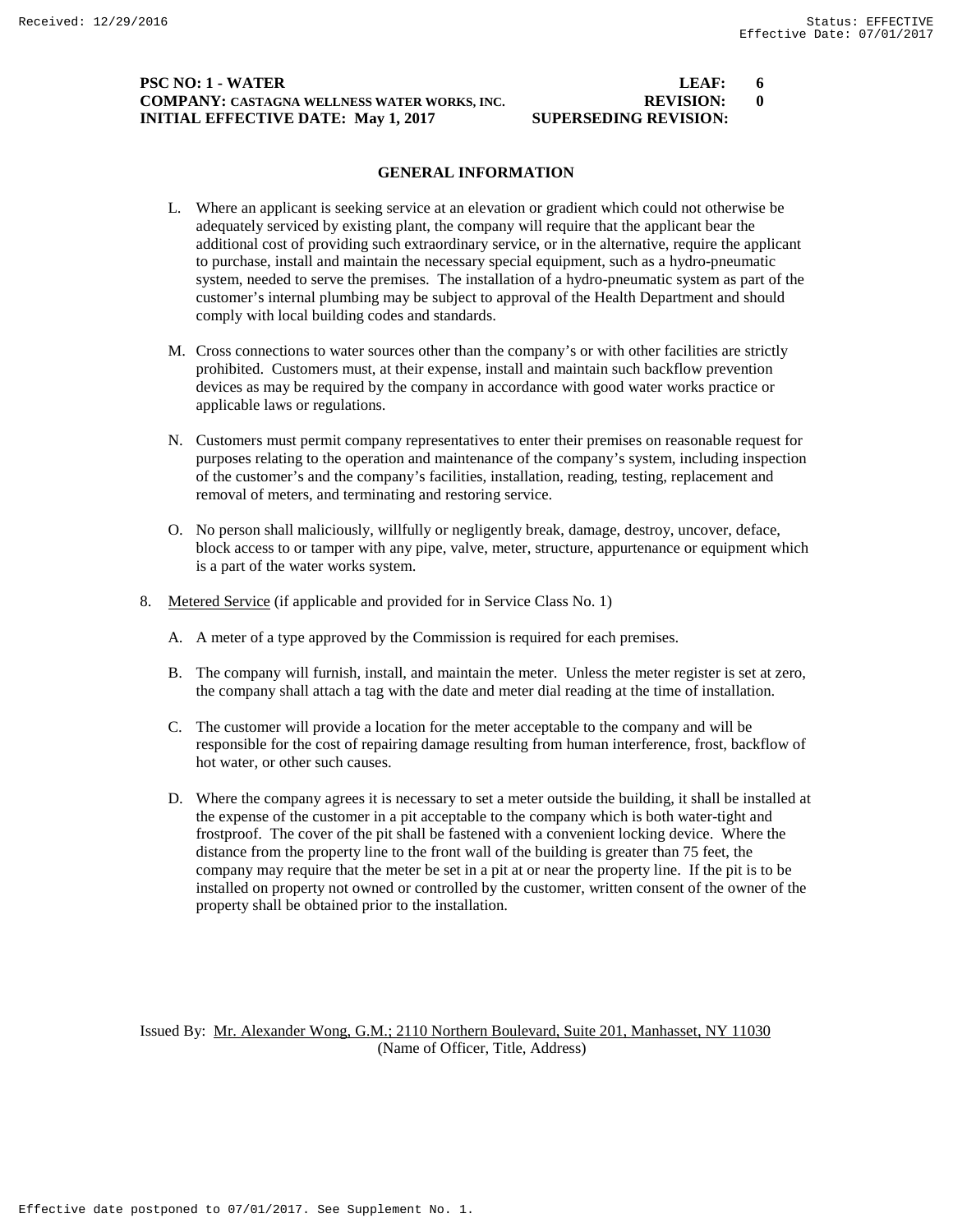#### **PSC NO: 1 - WATER LEAF: 7 COMPANY: CASTAGNA WELLNESS WATER WORKS, INC. REVISION: 0 INITIAL EFFECTIVE DATE: May 1, 2017 SUPERSEDING REVISION:**

#### **GENERAL INFORMATION**

- E. The company reserves the right to remove, test, and replace the meter.
- F. The company shall afford the customer an opportunity to verify the final reading of any water meter removed from the premises and obtain the customer's signature on a meter removal card which shows the date removed and the reading.
- G. Meters will be tested in conformance with rules of the Public Service Commission. In the case of a disputed account involving the accuracy of the meter, the company will have the meter tested upon the request of the customer. Should the customer request to have a second meter test within 1 year, the customer will be responsible for the actual cost incurred to have the meter tested including the cost to remove the meter, payable in advance to the company. This fee will be refunded if the meter's final weighted average is found to register in excess of 100 percent. Adjustments in bills for over-registration of the meter will be made in accordance with the current rules of the Public Service Commission.
- H. Bills will show meter readings and the dates read.
- I. Bills will be reasonably estimated where a meter has been inaccessible and will be so indicated on the bill.
- J. Where a meter has ceased to register or its percentage of accuracy cannot be determined, an estimated bill for the current period may be rendered. For all other periods the bill shall be the minimum applicable charge.
- 9. Unmetered Service (if applicable and provided for in Service Class No. 1 ) **DNA**

All applicable provisions of this tariff shall apply.

10. Extension of Mains

Mains will be extended in conformance with Commission Rules and Regulations found in 16 NYCRR, Part 501.

11. Discontinuance of Service – Non –Payment

Service may be discontinued under the following provisions: for non-payment of any amount due for water supplied, for failure to make any payment due under a deferred payment agreement or for meter repairs (see Section 8C), for failure to post a required deposit or for failure to pay any fee or charge accruing under the contract or tariff.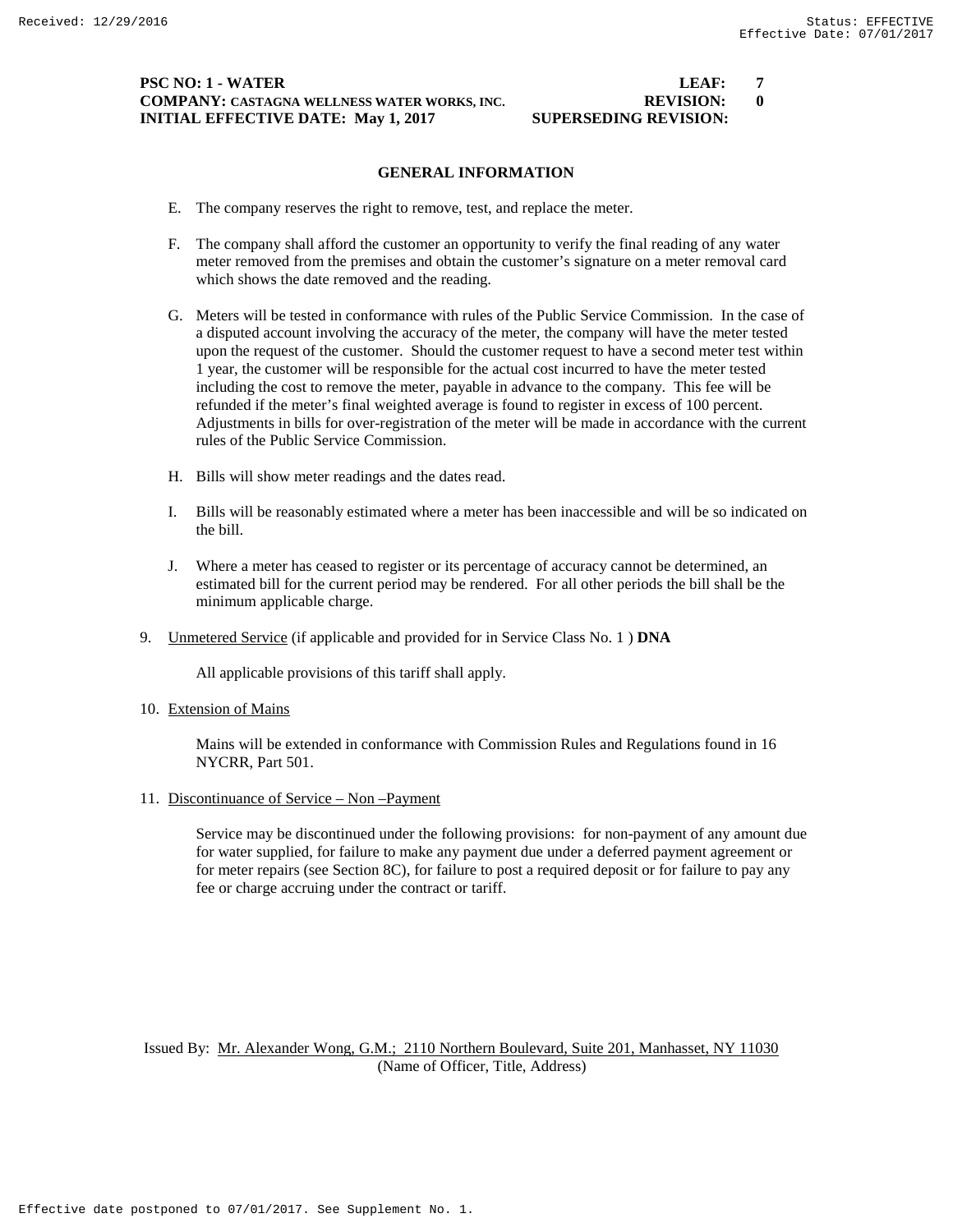### **PSC NO: 1 - WATER LEAF: 8 COMPANY: CASTAGNA WELLNESS WATER WORKS, INC. REVISION: 0 INITIAL EFFECTIVE DATE: May 1, 2017 SUPERSEDING REVISION:**

### **GENERAL INFORMATION**

- A. A bill not paid within 23 days of mailing is considered delinquent, ad the company ma discontinue service after complying with 16 NYCRR, Part 533 which requires: (1) 15 days written notice if served personally, or (2) 15 days after a registered letter containing such notice has been signed or refused, or (3) 18 days after mailing written notice in a post-paid wrapper. Service will not be reestablished until payment of all proper arrears, charges and deposits is made or a deferred payment agreement is entered into. Receipt of a subsequently dishonored negotiable instrument in response to a notice of discontinuance shall not constitute payment of the customer's account and the company shall not be required to issue additional notice prior to discontinuance. There will be a charge for processing all returned checks equal to the bank charge plus a handling fee of \$5.00 (not to exceed the maximum allowed by Section 5-328 of General Obligations Law).
- B. The company will not discontinue service to residential premises for non-payment of bills on a Friday, Saturday, Sunday, public holiday (as defined in General Construction Law), or on a day on which the utility's main office is closed. Discontinuance can only take place from Monday to Thursday between the hours of 8 a.m. and 4 p.m.
- C. The company will not discontinue service for non-payment of bills to any person or entity receiving public assistance if the payment for such service is to be paid directly by the Department of Social Services or by the local Social Services representatives.

#### 12. Discontinuance of Service – Other

- A. Service rendered under any application, contract or agreement may be discontinued by the company after reasonable notice for any of the following reasons:
	- (1) For willful or indifferent waste of water due to any cause or for non-authorized use of water.
	- (2) For failure to protect from damage the meter and connection, or for failure to protect and maintain the service pipe or fixtures on the property of the customer in a condition satisfactory to the company.
	- (3) For tampering with any meter, connections, service pipe, curb cock, seal or any other appliance of the company controlling or regulating the customer's water supply.
	- (4) For failure to provide the company's employees reasonable access to the premises supplied, or for obstructing the way of ingress to the meter or any other appliances controlling or regulating the customer's water supply.
	- (5) In case of vacancy of the premises.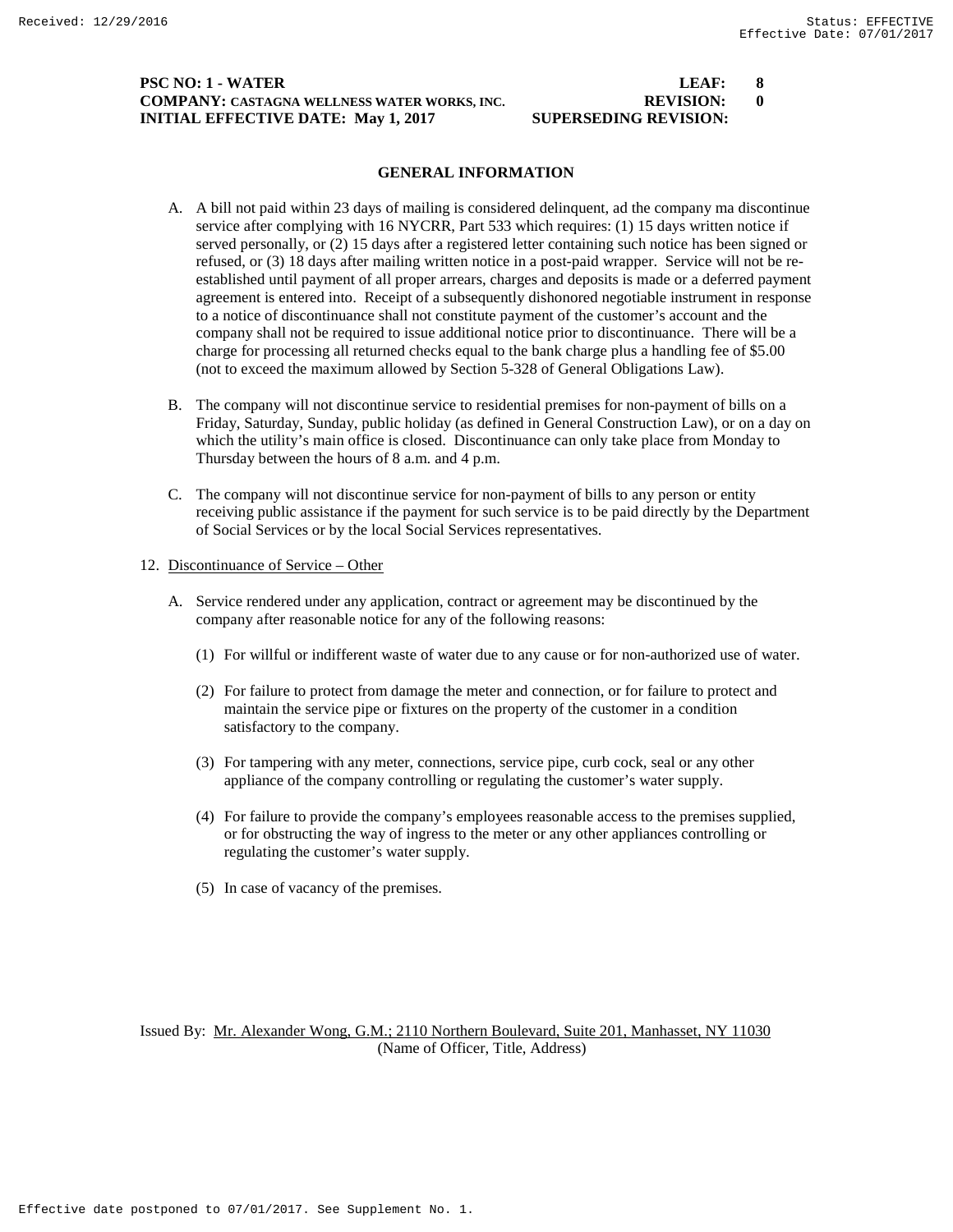#### **PSC NO: 1 - WATER LEAF: 9 COMPANY: CASTAGNA WELLNESS WATER WORKS, INC. REVISION: 0 INITIAL EFFECTIVE DATE: May 1, 2017 SUPERSEDING REVISION:**

#### **GENERAL INFORMATION**

- (6) For cross connections.
- (7) For submetering or reselling water.
- (8) For non-compliance with water usage restrictions.
- (9) For violation of any rule or regulation of the company as filed with the Public Service Commission, provided such violation affects the reliability or integrity of the water system.
- B. Written notice of discontinuance of service shall contain the information required by 16 NYCRR Section 533.3 and will be given except in those instances where a public health hazard exists.
- C. The company may, at any time, temporarily discontinue water service in case of accident, or for the purpose of making connections, alterations, repairs, changes, etc.
- D. Except as stated in the preceding paragraph, or in the case of a violation that threatens the integrity of the water system, the company shall not discontinue service to any customer on a Friday, Saturday, Sunday, Public Holiday or on a day when the company is not open for business. Public Holiday shall refer to those holidays defined in the General Construction Law.

#### 13. Discontinuance of Residential Service – Special Procedures

If termination of service would result in serious impairment to health and safety, the company must delay the termination of service or, if service has already been terminated, must restore service, for thirty days under the following conditions.

- A. all occupants are either blind, disabled, 62 years of age or older or 18 years of age or under;
- B. a medical emergency exists; or
- C. if heating would be affected between November 1 and April 1.

It is the customer's responsibility to notify the company that such conditions exist and to provide any required documentation. The company may require that the customer make appropriate arrangements to pay any arrears as well as pay current bills.

14. Deferred Payment Agreements

In addition to those circumstances in Section 13, the company will consider granting customers reasonable payment terms in cases where a customer is threatened with termination of service, or where the company has issued a backbill to a customer. Any such agreement may require the customer to make a reasonable down payment, and to pay bills when issued.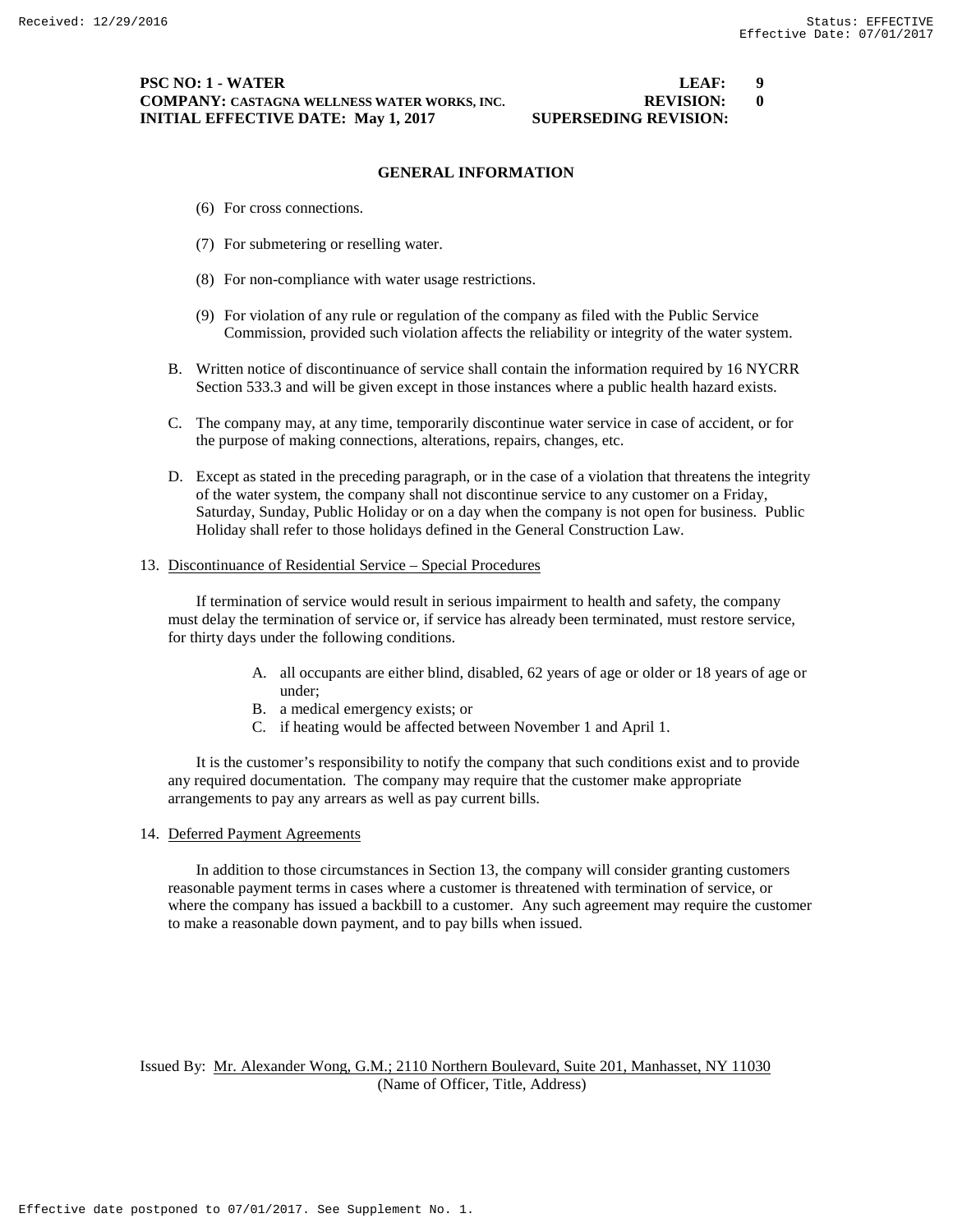### **PSC NO: 1 - WATER LEAF: 10 COMPANY: CASTAGNA WELLNESS WATER WORKS, INC. REVISION: 1 INITIAL EFFECTIVE DATE: July 1, 2017 SUPERSEDING REVISION: 0** (Issued in compliance with Commission Order issued and effective June 16, 2017 in Case 16-W-0722)

**GENERAL INFORMATION**

#### 15. Complaint Handling Procedures

- A. The company will promptly investigate and evaluate all complaints received from customers regarding bills for service rendered or required deposits. The results of the company's findings will be reported to the customer. During the period of investigation and evaluation, service will not be discontinued, nor shall a new notice of termination be issued, provided, however, that the customer will be required to pay the undisputed portion of any balance due, which may include for current usage.
- B. After the completion of such an investigation, if the company determines that the disputed service has been rendered, or that the disputed charge or deposit is proper in whole or in part, the company may require that the full bill or deposit be paid. Appropriate notices of the determination shall be given to the customer, and where notice of discontinuance of service was previously sent, or is served with the determination, such notice shall include a statement advising the customer of the availability of the Commission's complaint handling procedures, including the address and telephone number of the Department's Consumer Services Division. Where prior notice of discontinuance was sent, company procedure provides for discontinuance of service if customer fails to pay the proper amount due and owing within 5 days after notice of the company determination was served personally on the customer or at least 8 days after mailing of the notice. Under no circumstances will discontinuance of service occur if so precluded by the Commission.
- C. In situations where the complaint procedures of the Commission have been invoked and it is determined that the disputed service has been rendered or that the disputed charge or deposit is proper and prior notice of discontinuance was sent, a customer's service will not be discontinued for failure to pay the amount found due and owing until at least 5 days after notice of the Commission's determination, where personal service is made, or at least 8 days after mailing of such a notice.

#### 16. Restoration of Service

A charge will be made to restore service after discontinuance at the customer's request, for non-payment or for violation of these rules.

This charge will be \$50.00 during normal business hours (8:00 a.m. to 4:00 p.m., Monday through Friday), \$75.00 outside of normal business hours Monday through Friday and \$100.00 on weekends or public holidays. The holidays for which the \$100.00 charge will apply are as follows:

New Year's Day Labor Day Dr. Martin Luther King, Jr. Day Columbus Day Lincoln's Birthday Veteran's Day<br>
Veteran's Day<br>
Thanksgiving Day Washington's Birthday Memorial Day Christmas Day Independence Day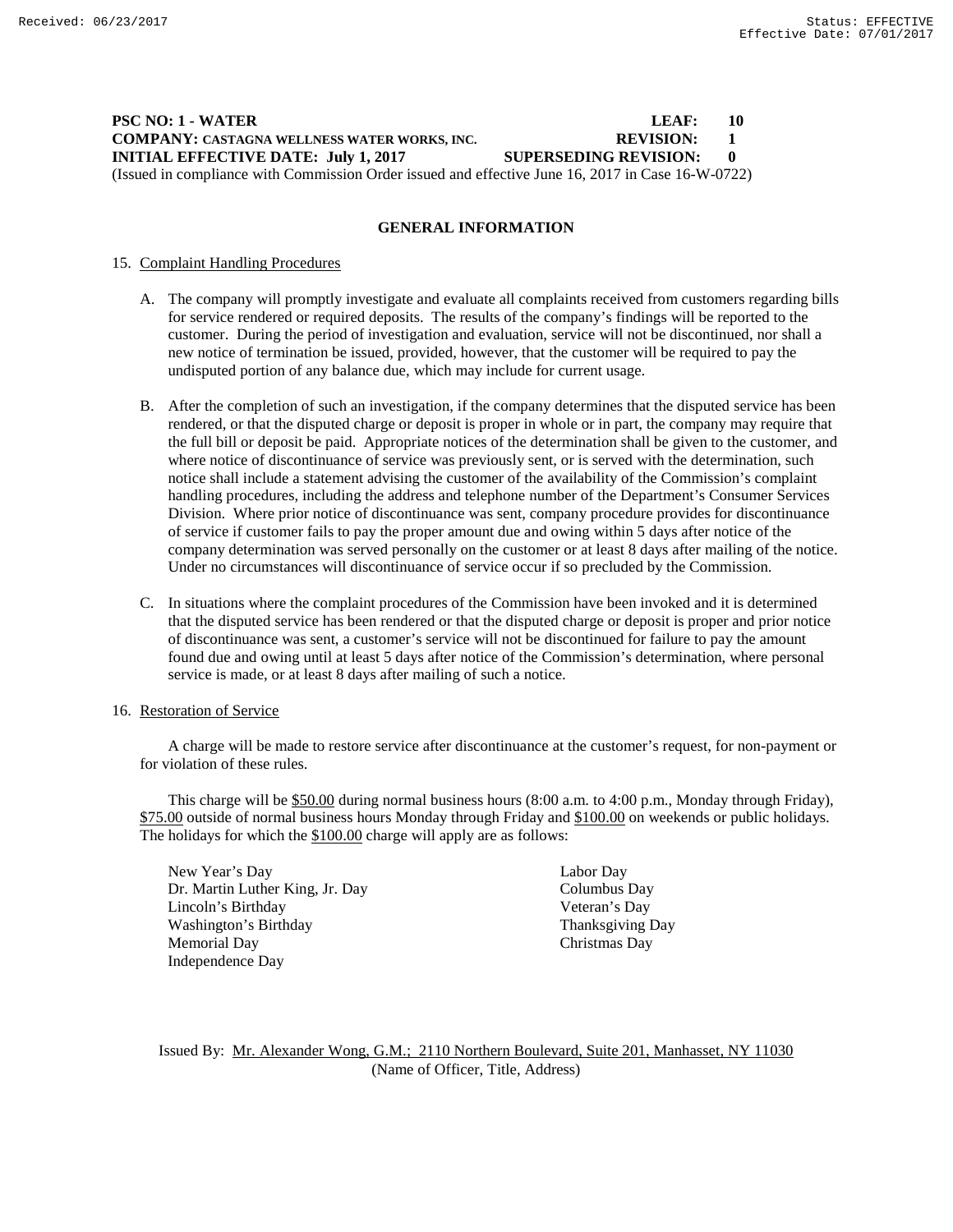#### **PSC NO: 1 - WATER LEAF: 11 COMPANY: CASTAGNA WELLNESS WATER WORKS, INC. REVISION: 0 INITIAL EFFECTIVE DATE: May 1, 2017 SUPERSEDING REVISION:**

# **GENERAL INFORMATION**

In a case where service is being restored after discontinuance for non-payment, the company may require full payment of all arrears as well as the restoration of service charge. If the company and the customer have entered into some form of payment agreement, the agreed upon down payment may be required before service will be restored.

If it becomes necessary to disconnect service at the main because of willful acts of a customer, the service restoration charge will include the actual costs incurred by the company to disconnect and reconnect the service.

#### 17. Interest on Customer Overpayments

The company will provide interest on a customer overpayment as follows:

- A. A customer overpayment is defined as payment by the customer to the company in excess of the correct charge for water service supplied to the customer which was caused by erroneous billing by the utility.
- B. The rate of interest on such amounts shall be the greater of the unadjusted customer deposit rate or the applicable late payment rate, if any, for the service classification under which the customer was billed. Interest shall be paid from the date when the customer overpayment was made, adjusted for any changes in the deposit rate or late payment rate, and compounded monthly, until the date when the overpayment was refunded.
- C. The company will not pay interest on customer overpayments that are refunded within 30 days after such overpayment is received by the company.

#### 18. Regulation

All matters, rules and other situations concerning the rendering of water service which are not specifically covered herein or in a provision of the New York State Codes, Rules and Regulations and which are subject to the jurisdiction of the Public Service Commission, and for which a customer and the company cannot agree as to an equitable and fair solution will be referred to said Commission to be resolved. Either the customer or the company may request that a rule or provision of this tariff be changed for a particular situation.